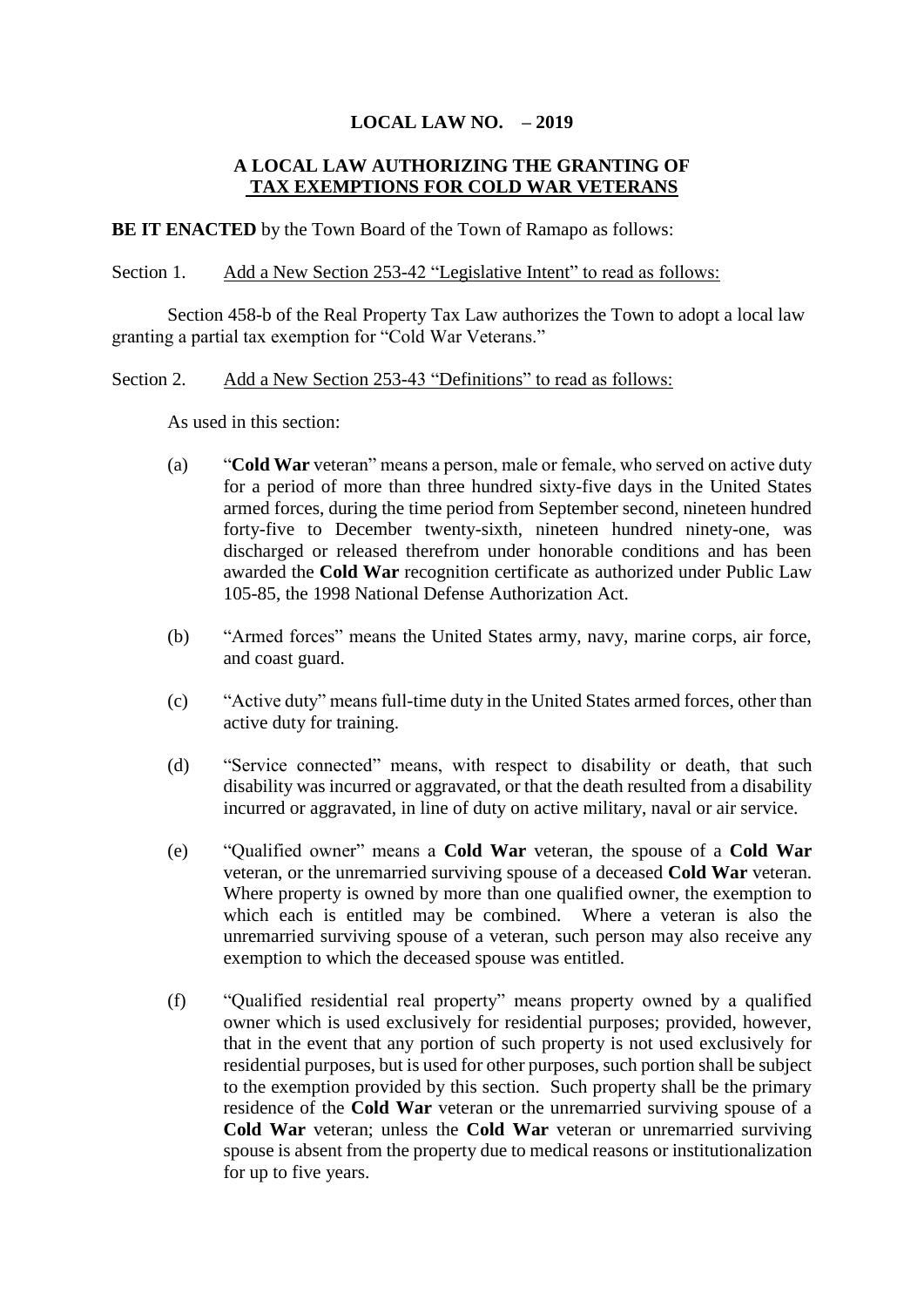- (g) "Latest state equalization rate" means the latest final state equalization rate or special equalization rate established by the commissioner pursuant to article twelve of this chapter. The commissioner shall establish a special equalization rate if it finds that there has been a material change in the level of assessment since the establishment of the latest state equalization rate, but in no event shall such special equalization rate exceed one hundred. In the event that the state equalization rate exceeds one hundred, then the state equalization rate shall be one hundred for the purposes of this section. Where a special equalization rate is established for purposes of this section, the assessor is directed and authorized to recompute the **Cold War veterans** exemption on the assessment roll by applying such special equalization rate instead of state equalization rate applied in the previous year and to make the appropriate corrections on the assessment roll, notwithstanding the fact that such assessor may receive the special equalization rate after the completion, verification and filing of such final assessment roll. In the event that the assessor does not have custody of the roll when such recomputation is accomplished, the assessor shall certify such recomputation to the local officers having custody and control of such roll, and such local officers are hereby directed and authorized to enter the computed **Cold War veterans** exemption certified by the assessor on such roll.
- (h) "Latest class ratio" means the latest final class ratio established by the commissioner pursuant to title one of article twelve of this chapter for use in a special assessing unit as defined in section eighteen hundred one of this chapter.

### Section 3. Add a New Section 253-44 "Grant of Exemption" to read as follows:

- (a) Qualifying residential real property shall be exempt from taxation to the extent of fifteen percent of the assessed value of such property; provided however, that such exemption shall not exceed twelve thousand dollars or the product of twelve thousand dollars multiplied by the latest state equalization rate for the assessing unit, or, in the case of a special assessing unit, the latest class ration, whichever is less.
- (b) In addition to the exemption provided by paragraph (a) of this Section where the **Cold War** veteran received a compensation rating from the United States veterans affairs or from the United States department of defense because of a service connected disability, qualifying residential real property shall be exempt from taxation to the extent of the product of the assessed value of such property, multiplied by fifty percent of the **Cold War** veteran disability rating; provided, however, that such exemption shall not exceed forty thousand dollars, or the product of forty thousand dollars multiplied by the latest state equalization rate for the assessing unit.
- (c) If a Cold War veteran received the exemption under section four hundred fifty- eight or four hundred fifty-eight-a of the Real Property Tax Law, the **Cold War** veteran shall not be eligible to receive the exemption under this section.
- (d) The exemption provided by paragraph (a) of this section shall be granted for a period of ten years. The commencement of such ten year period shall be